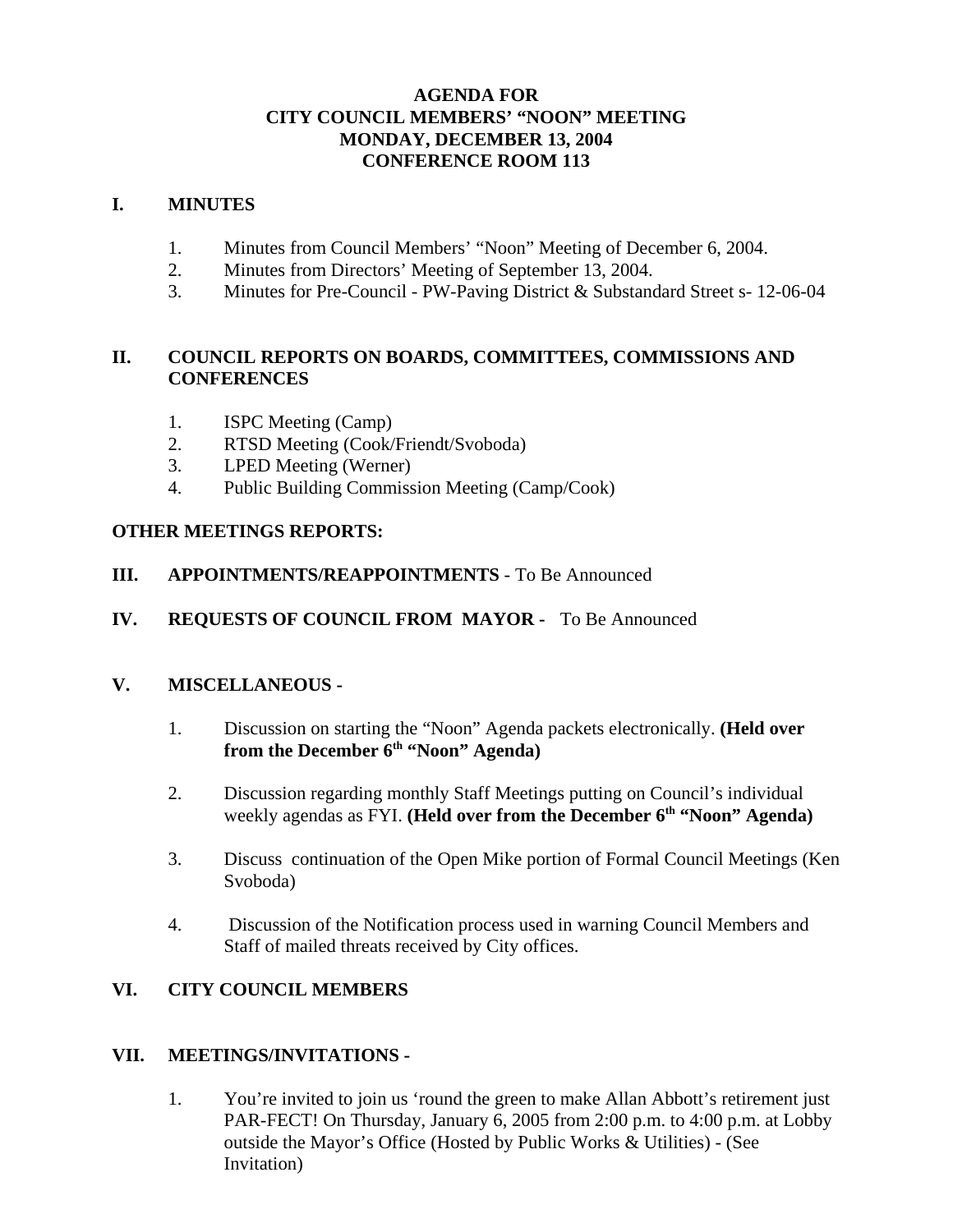- 2. Updowntowners Holiday Social on Wednesday, December 15, 2004 from 5:00 p.m. to 8:00 p.m. at Applebee's Downtown, 1133 "Q" Street - RSVP to Heather Bullock at  $434-6507$  by Dec.  $13<sup>th</sup>$  - (See Invitation)
- 3. United Way Annual Meeting on Wednesday, January 19, 2005 from 11:30 a.m. to 1:00 p.m. - at Embassy Suites - (See Invitation)
- 4. The Lincoln Chamber of Commerce and Lincoln Partnership for Economic Development will co-host their 2005 Annual Meeting on Wednesday, January 26, 2005 at The Cornhusker Hotel in the Grand Ballroom - 11:15 a.m. reception followed by lunch and the program at Noon - RSVP to Jaime Henning at 436- 2366 by Jan.  $7<sup>th</sup>$ , 2005 - (See Invitation)
- 5. The Lincoln Chamber of Commerce invites you to attend the following Ribbon Cutting: - Please RSVP to Jaime Henning at 436-2354 or E-Mail:
	- A.) Heritage Warranty Insurance, 8055 "O" Street, Suite 300 on Wednesday, December 15, 2004 at 11:00 a.m.

## **VIII. ADJOURNMENT**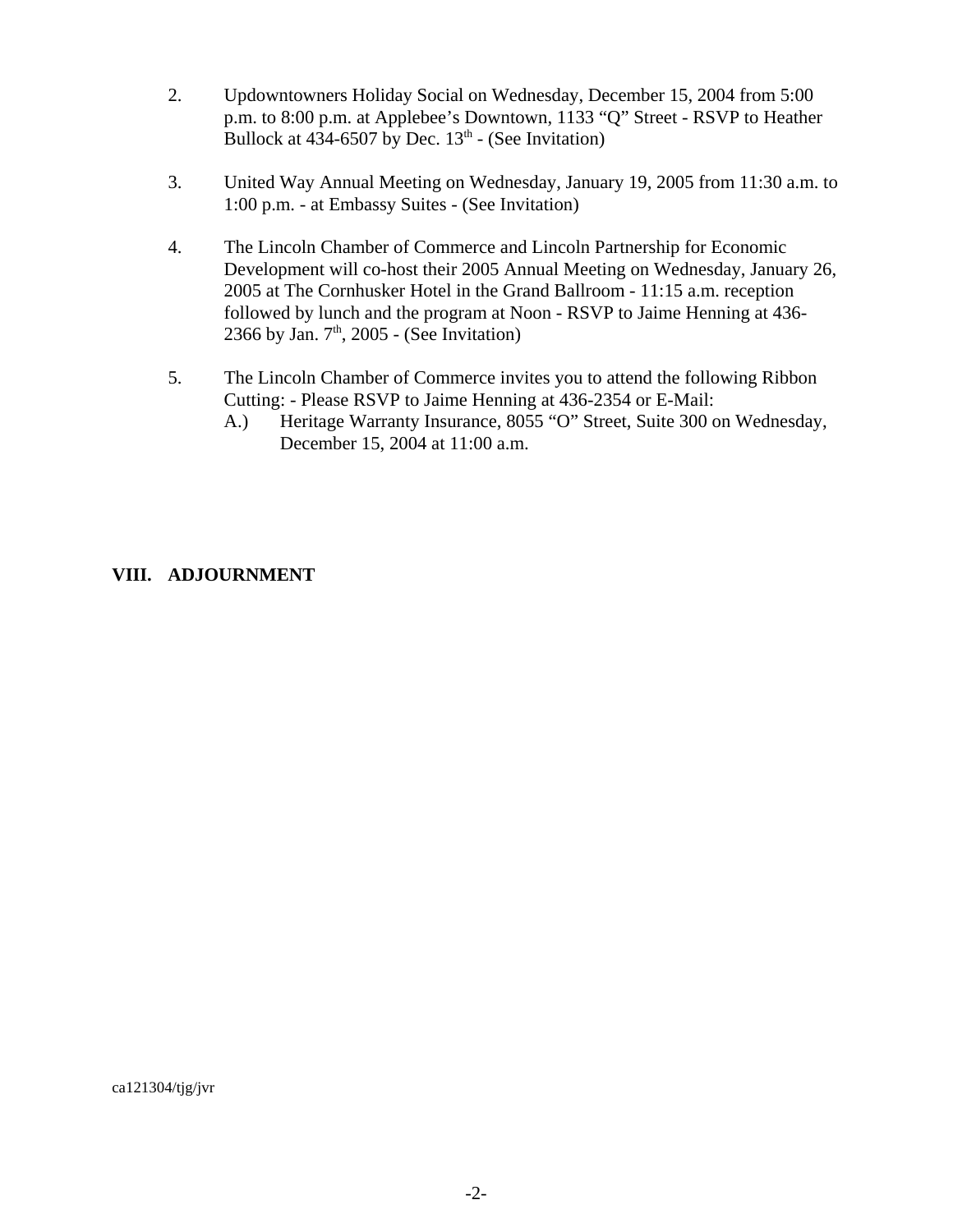## **MINUTES CITY COUNCIL MEMBERS' "NOON" MEETING MONDAY, DECEMBER 13, 2004** *CONFERENCE ROOM 113*

*Council Members Present:* Terry Werner, Chair; Ken Svoboda, Vice-Chair; Jon Camp, Jonathan Cook, Glenn Friendt, Annette McRoy, Patte Newman; ABSENT: None

*Others Present:* Mark Bowen, Corrie Kielty, Mayor's Office; Dana Roper, City Attorney; Joan Ross, City Clerk; Police Chief Tom Casady; Tammy Grammer, Council Staff; Darrell Podany, Aide to Council Members Camp, Friendt and Svoboda; Deena Winter, Lincoln *Journal Star* representative.

## **I MINUTES**

- 1. Minutes from Council Members' "Noon" Meeting of December 6, 2004.
- 2. Minutes from Directors' Meeting of September 13, 2004.
- 3. Minutes for Pre-Council PW-Paving District & Substandard Street s- 12-06-04

Mr. Werner requested a motion to approve the above-listed minutes. Glenn Friendt moved approval of the minutes by acclamation. Ken Svoboda seconded the motion, which carried by unanimous consent of the Council Members.

# **II. COUNCIL REPORTS ON BOARDS, COMMITTEES, COMMISSIONS AND CONFERENCES -**

# 1. ISPC (Camp) No Report

2. RTSD (Cook/Friendt/Svoboda) Mr. Friendt reported that they had spent a lot of the time talking about the S.W.  $40^{th}$  Bridge project. There were a few other issues discussed, but that had been the thrust of the meeting. Mr. Cook, stated that the project is a concern because it is a \$16,000,000 project that will not be built for another five years. Mr. Friendt stated that they claim that they have citizen agreement that the bridge can be closed if, after it's closed, there will be a new bridge. Mr. Cook added that the Railroad is doing some work in Hobson's Yard and they would need to improve the signals at that intersection in order to make that work. That would cost them \$250,000 and the question was, if the railroad made those improvements and just closed the crossing, and didn't upgrade the arms, then gave us some portion of that amount for the bridge project - would that be a good trade-off? But then it would be closed for a number of years. It comes down to the question of whether or not it is worth \$100,000 to close a road for 3-4 years? Mr. Cook did not know the answer to that....what would be the trade-off for those people who live in that area.

Mr. Friendt explained that they had approved more engineering work to keep moving forward on the project. There are still questions and concerns that he felt were legitimate in view of the fact that  $40^{th}$  Street dead-ends into park property. This means that there would have to be "jog". He noted that  $48<sup>th</sup>$  Street, further out, is a through street that would also run all the way over to the new property west of the Airport.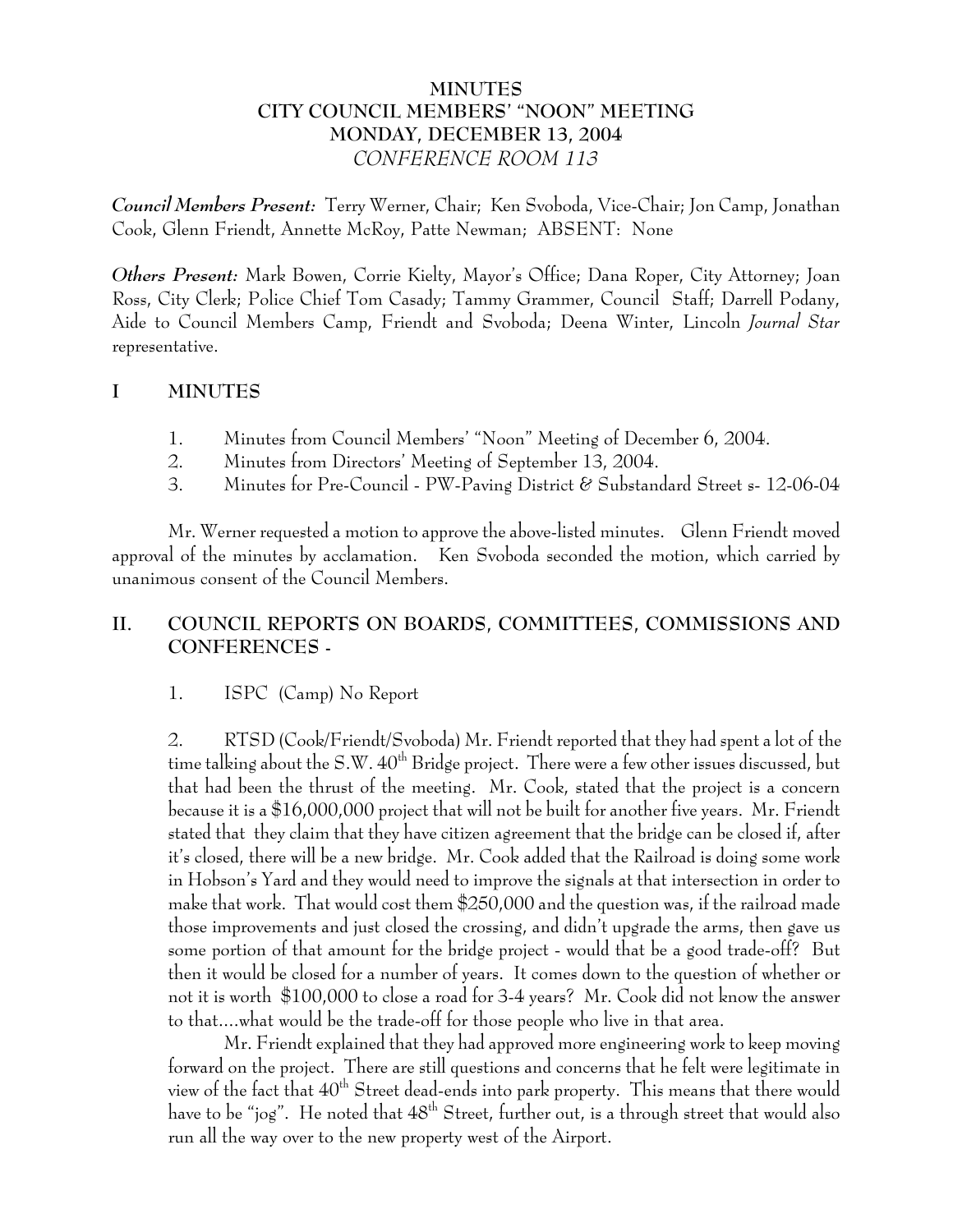Mr. Camp noted that he was skeptical of the  $S.W. 40<sup>th</sup>$  Street site for the very reasons just mentioned by Mr. Friendt. He had some real reservations on this. He believed there should be discretion on how to approach this with the RTSD funds. Mr. Friendt noted that there had been a pre-council on this about a year ago, and there had been a Common presentation as well. Mr. Friendt noted that they had listened to the presentations and there had been some general disagreement. He thought that the County Commissioners held more concerns about it than the Council has expressed. Mr. Camp noted that the County was worried about the bridge they needed to replace. He remembered that Roger Figard had asked at the meeting if it was generally understood that they could proceed with the project, and Mr. Camp had answered that he did not know that they were saying that. What is happening? He thought it seemed to be on an autopilot here and moving forward.

 Mr. Friendt commented that there will continue to be questions...and Mr. Figard made the point that it may not be \$16,000,000 project if you don't know where it's going to end up. There are additional points along the way that will require elected official approval in order to keep the project moving forward.

3. LPED (Werner) Mr. Werner was unable to attend due to a scheduling conflict; however Mr. Camp had been in attendance for the first portion of the meeting. He reported that the Mayor had gone through some things which she had discussed with Council before. Mr. Camp reported that Bruce Bohrer brought up s a number of things on economic blight in addition to physical blight. He noted that the Chamber and LPED would be talking more about that with the City. Mr. Camp suggested that perhaps Mr. Bowen had some comments on that issue of economic blight in pockets throughout the City - not just physical blight.

Mr. Camp noted that KMPG also made a comment that Nebraska rated fairly well nationally in economic development incentives. Mr. Bowen stated that they had continued the presentation, outlining the report that they've worked on with the Omaha and State Chambers of Commerce and how they would be supporting that in the next legislative session.[Mr. Bowen's further remarks were inaudible]

Mr. Cook commented on economic blight, noting that it gets into a whole new area of analysis that may run into legal problems, noting that currently we're waiting to see what the U.S. Supreme Court says about taking private property to give to other private property owners. He felt that it is one thing to have a clear case of physical blight, but to say there is economic blight, if you define that as simply having a government body state: "this area isn't performing quite as well as we'd like it to and we have another business that we think will perform better and pay more taxes than your business - so you have to go", was a scenario which gave Mr. Cook concerns. We have to very carefully define what "economic blight" means.

4. PUBLIC BUILDING COMMISSION (Camp/Cook) Mr. Camp reported that they had worked on the chairs. The bottom line is that we'll get two samples of high-back chairs in the requested fabric. One will have a six-way mechanism and one will have a single seat adjustment. They thought those should be in within 3-4 weeks.

 Mr. Svoboda asked if the mesh chairs that some staffers have out there completely out of the picture? Mr. Cook stated that at this point, that chair is not an option under consideration. Mr. Cook thought it had been rejected earlier in the process because some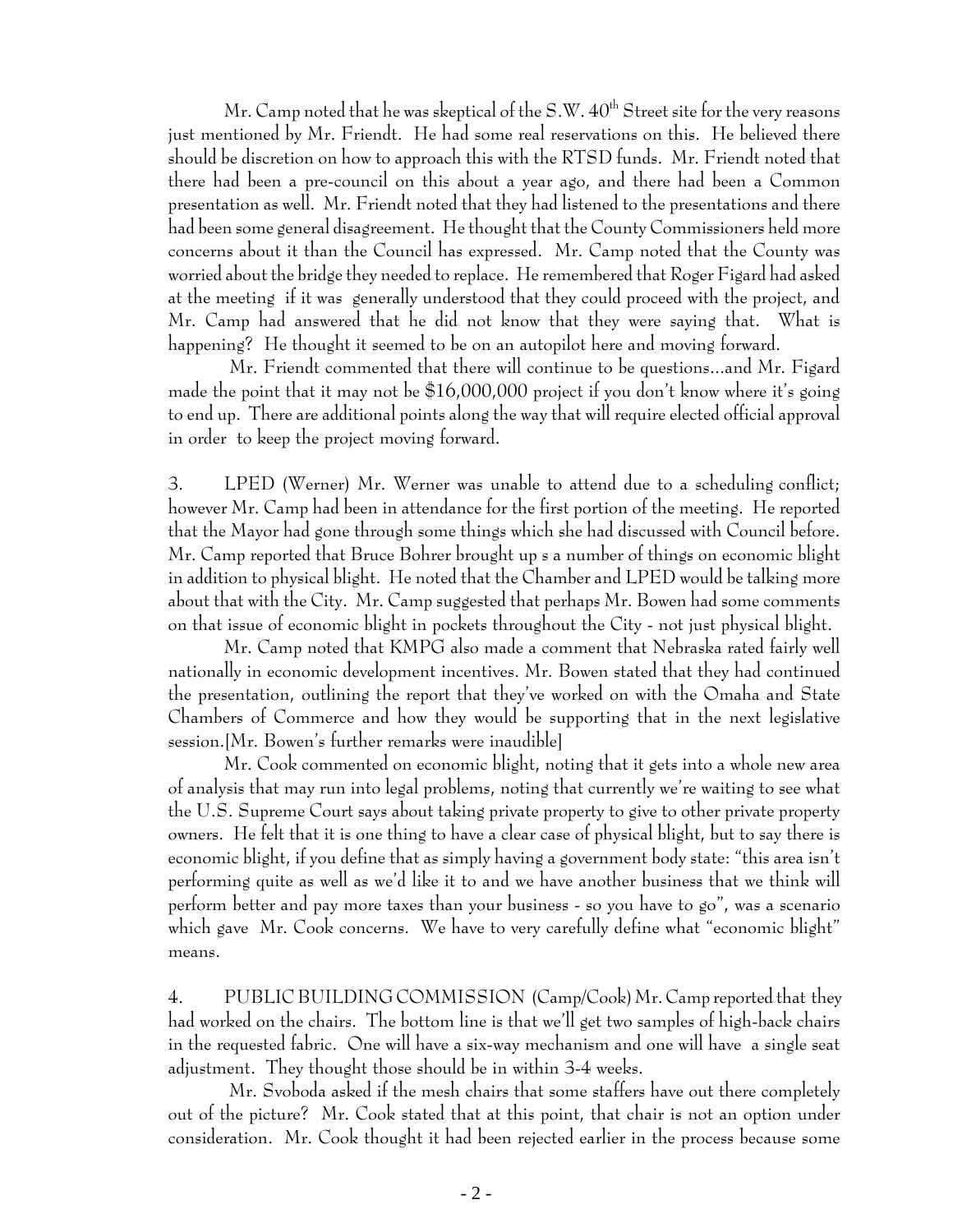County Commissioners didn't like those chairs as well; there was also concern about whether or not they were appropriate on the dais as opposed to serving more in an office functionality. Mr. Camp noted that twelve chairs will be ordered, instead of nine....just because we've put in all this effort over all these years. At \$1500 ea, we'll be ordering twelve to have a spare on hand in case of damage [to avoid a long re-order wait for replacement or increased costs].

Mr. Camp reported that they had discussed the Health Department Expansion. They'll be getting alternatives on the parking lot configurations. There had been some changes there on the elongation of the parking lot, etc.

 Mr. Cook stated that he had spoken to the Parks Director and others regarding this. He did not understand the failure to follow through on some of the process here. He noted that this is a very sensitive issue to the neighbors. They had expressed concerns...so the Parks Department drew up a different configuration, took it to the Parks Board Retreat and just got people to nod that it seemed like a good idea. He didn't think they bothered to tell people that the neighborhood hadn't seen the plan. So, it came to us and was presented as being approved by the Parks Board, but the neighbors hadn't seen this option. If they're redesigning the parking lot in order to meet the concerns of the neighbors, it would be good to go back to the neighbors and say is this, in fact, okay? Mr. Cook stated that he would like to get that taken care of and did not understand why that was skipped. Hopefully, we'll hear back after some contact with the neighborhood. Mr. Cook felt the design that the Parks Department came up with has merit.

Mr. Werner asked if this design would open one of the roads? Mr. Cook responded that this would eliminate the existing very small parking lot and then it would extend another, and adding green space. Mr. Cook stated that the three different options were going to be included on the bids and then we'll sort it out.

Mr. Cook stated that the monitors are an irritation to him. There are still only two and one is in here. He added that the monitors are supposed to be mounted permanently in the Chambers at some point, so he supposed something needed to be done for this room. We did order monitors for the end stations and we made it clear that they were supposed to get that third monitor. Mr. Cook observed, wryly, that by 2007, we might have it.

 OTHER MEETINGS - Mr. Camp reported on the City-County Commons. He noted that there had not been a quorum of Council Members and he noted that the County was giving City members a hard time about lack of Council Members attendance. He felt it was something that should be discussed.

 Mr. Werner noted that Staff would call and see who will be attending. Ms. Grammer noted that she had not known that. Mr. Svoboda explained that that had been suggested at the Common meeting, because Ray Stevens had brought it up. He had been concerned about even continuing to have Common meetings if Council doesn't feel it is important enough to have them.

Mr. Werner thought that comment was not fair....asking when was the last time that the City didn't have a quorum? He noted that he rarely miss a Commons meeting. Mr. Svoboda responded that a lack of City quorum had occurred a few times. And it is a source of contention for Ray, so we brought it up for discussion with Council here today. Mr. Svoboda had suggested that they have Council Staff call a day or two in advance of a Commons meeting and ask if Council Members would be attending so we know whether or not we'll have a quorum coming up or not.

Mr. Friendt noted that the meetings are scheduled far enough in advance that he thought, until one sees the agenda, we don't know if we're just really working hard to have a meeting. He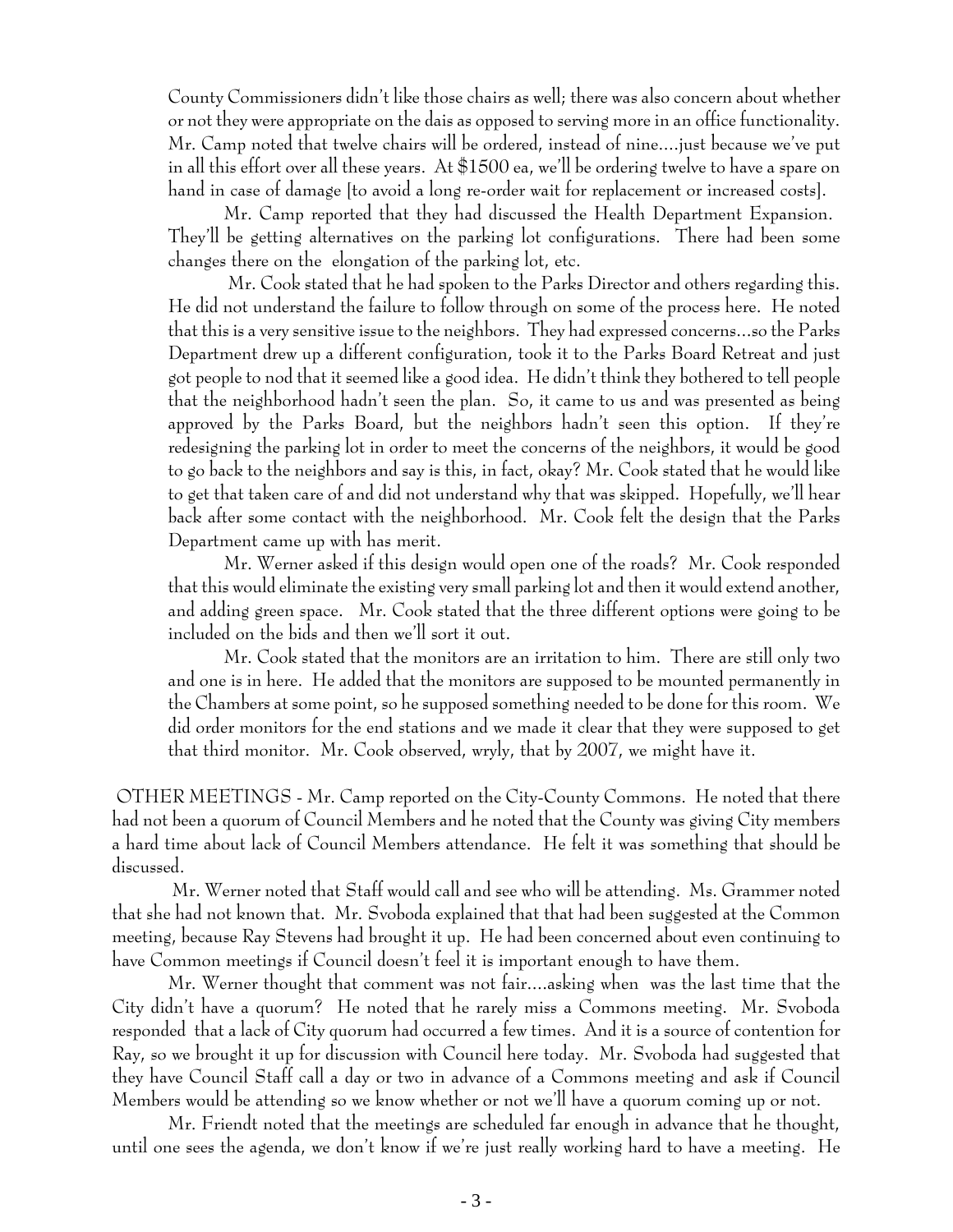didn't think we should necessarily hold a meeting regularly. But that does require some pro-activity to look at the Agenda and say there isn't much here - let's not hold a meeting this month. Ms. Newman commented that she felt the meetings are important. There are enough joint issues between the City and County out there to require us to continue a dialogue. But that wasn't the question raised. The question was are they important enough to this group to continue to hold the monthly meetings.

Ms. McRoy commented that she had read the agenda and she had been at every meeting where there had been an issue in which she held an interest. She opted not to come to this last meeting. In that case, it was noted, a call to Staff would have been appropriate. Mr. Svoboda stated that the County lost their quorum when Bob had to leave.

It was agreed that, instead of calling or e-mailing Council Members, staff would place the Common Meeting on the Attend sheet for Council to indicate whether or not they would plan on attending. Mr. Svoboda noted that when he had been chair of the Common, there were a couple of meetings that had been cancelled because there didn't seem to be enough items to make up an agenda. He felt that when Ms. Newman was elected Chair, she would probably do the same. He noted that Ms. Schorr had done that through the past year.

Mr. Camp stated that they had addressed holding the meetings later to accommodate Mr. Friendt's teaching schedule. Mr. Camp [erroneously] noted that next month the meeting would be on a Monday, so that was discussed. [The next Common Meeting is scheduled for Tuesday, January  $4^{\text{th}}$ , 2005]

## **III. APPOINTMENTS/REAPPOINTMENTS -** None

**IV. REQUESTS OF COUNCIL FROM MAYOR** - Mr. Bowen noted only that he would see everyone Wednesday at 1:00 p.m. at the "F" Street Recreation Center for the Council's Budget Retreat.

Mr. Bowen reported, at Mr. Werner's request, on the search for the Public Works Director. He noted that the Screening Committee has met. They have had their sessions with the Mayor and she [inaudible] Mr. Werner asked if Mr. Bowen anticipated a decision soon? Mr. Bowen replied that he suspected so.

**V. MEETINGS/INVITATIONS** - Noted Without Significant Comment.

# **VI. MISCELLANEOUS** -

1. Discussion on starting the "Noon" Agenda packets electronically. (Held over from the December  $6<sup>th</sup>$  "Noon" Agenda) Council all agreed that it would be started next week. Mr. Cook asked if Council Members would still receive their own personal invitations to functions. Ms. Grammer answered that on the personal invitations, she would scan a copy in for the Agenda. She didn't know if the Departments would send individual invitations, or send a pdf file as they do with other correspondence.

A final decision was made that the "Noon" packet would continue to be sent as is, with the exception that the Minutes would be electronically sent and posted on the internet; all other attachments would continue to be sent with the "Noon" Agenda to Council Members.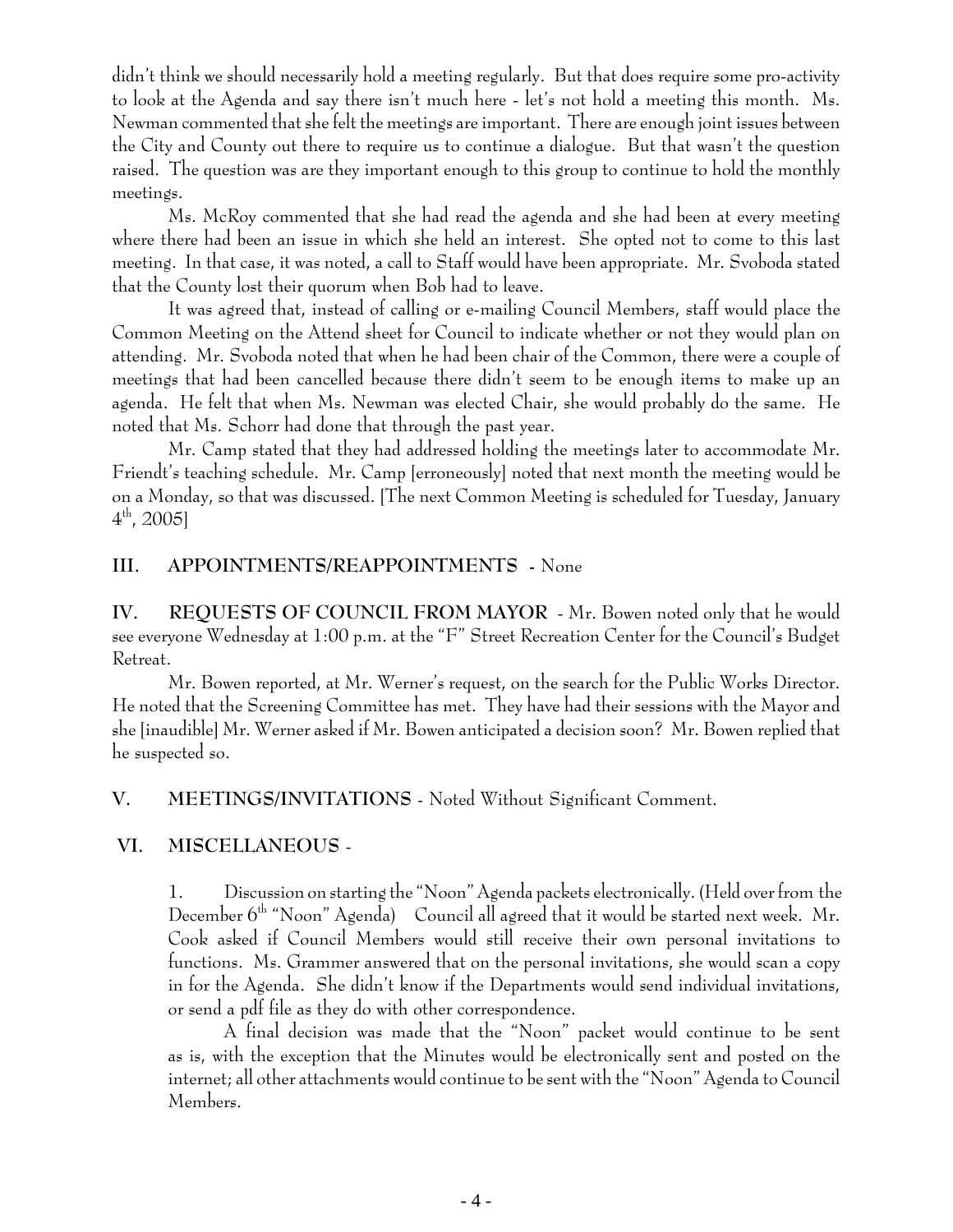Mr. Camp noted that with regard to meetings/invitations, he would rather have a listing of meetings almost bulleted. He would rather have, if possible, Host or/Event then Date and Time then Where and Whether or not an RSVP is required and then Costs or Charges. He noted he had been missing meetings. It was pointed out that the meetings he agreed to attend were laid out in the format he was requesting on his weekly personal agenda.

2. Discussion regarding monthly Staff Meetings being put on Council's individual weekly agendas as FYI. (Held over from the December  $6<sup>th</sup>$  "Noon" Agenda) Mr. Werner explained that these were the meetings held with Chair and Vice-Chair and the City Council Staff on each Night Meeting Monday at 3:30 p.m. He noted that all of the Council Members were welcome to sit in at these meetings. These meetings would be listed on the individual council members personal agendas as an FYI. Mr. Werner reminded Members that, of course, they couldn't have a quorum...so if there are too many, someone must leave.

3. Discuss continuation of the Open Mike portion of Formal Council Meetings (Ken Svoboda) Mr. Svoboda stated that he would like Council to begin looking at their options as it relates to the Open Mike session at the Formal meetings. He commented that he had visited with several of the Council Members over the past month and he felt it was time to start looking, procedurally, at how we're going to continue to have "open mike". He had been one, very early on as a new Council Member, that you've got to have the open mike portion in there as a valid part of the meeting. In almost four years, he has come to realize that the open mike has really just turned into a television "face time" for a few individuals. He was not criticizing those individuals; they bring valid information to us, but this Council is extremely open to the general public. They can contact us in the hallway, via e-mail, telephones both at home and at our businesses. He felt that as open as we all are to the general public, he did not know that an open mike session, as we have traditionally done it, is the most productive use of time - primarily for staff. It's our time to be here regardless, but as it relates to staff - to have three or four individuals come up who, quite frankly, of late discussing issues that don't even pertain to the City's functions is not an efficient use of staff time. He would like, eventually, to have a little more of procedural discussion on how we continue the open mike. He still felt it is important to have it, but he would like to have some discussion on how we will use it.

Mr. Werner asked if Mr. Svoboda were suggesting that Council discontinue it, or are you suggesting.... Mr. Svoboda said he was not suggesting discontinuing the open mike, but just wanted to have a discussion as to how important an open mike session is and how other Councils might do it; how we might better use our City Staff's time....maybe just hold the open mike session once a month. Maybe we could limit it from five minutes to a couple of minutes. He stated that he was wide-open to discussion on the issue. He added that eliminating the open mike was only one option.

Ms. McRoy commented that after thinking about this, she decided that she wanted to keep it. She felt it was important. But, we could make it mandatory that they register their names and their topics. That way, the City Clerk, or the Chair, if the topic is unrelated to City business, could contact the individuals and inform them that the topic is unrelated to City business and their presentation would be denied. Mr. Friendt asked if she thought there would ever be a Chair who would start picking and choosing who could come forward and determine what topics were "appropriate"? He stated that he couldn't fathom that. Discussion ensued with Council noting that they had received many presentations on non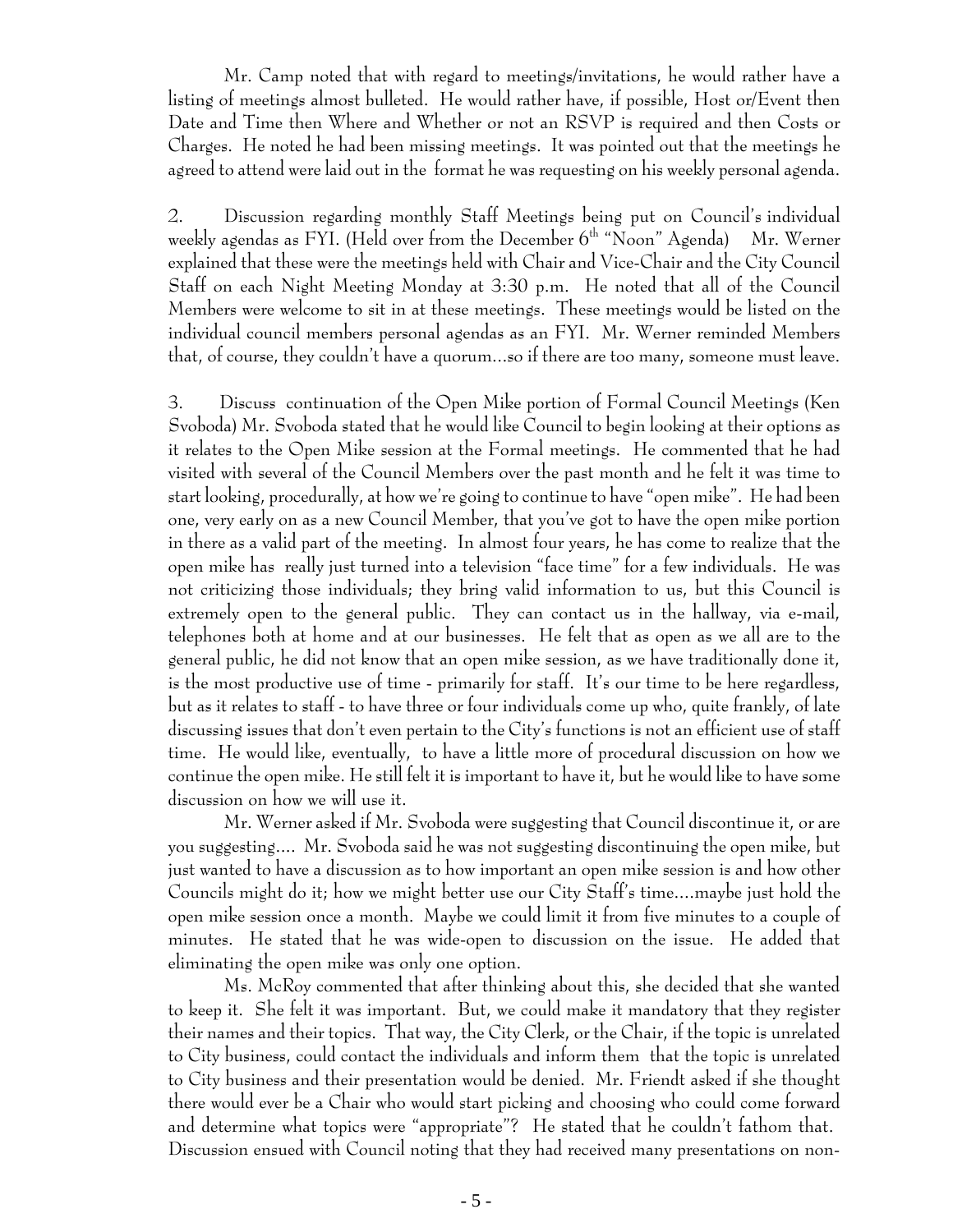City issues in the past. Ms. McRoy said that those issues could be denied as not being relevant to City Council business. Ms. Svoboda stated that the Omaha Council uses that tool...that it is up to the discretion of the Chair as to whether or not a citizen is allowed to speak or not. Mr. Svoboda commented that this was one option that might be employed noting that it might at least eliminate some of the repetitive nature of the remarks. Mr. Svoboda stated that if that is an option Council decided upon using, the Chair would have to make that very clear...and it would change from Chair to Chair - it would be open to discretion.

Ms. Newman commented that she had liked the Clerk's suggestion that we close the meeting, staff can go home and then we re-open for the open mike. The staff then would not have to stay and it would also not be on TV. But there are certain cases where that could be "not good". She remembered a case where Irvingdale Middle School was having pedestrian accidents. They had a wonderful presentation with a group of teenagers stating their concerns. In a case like that, perhaps, if they are registered, we can make sure that it comes before the TV cameras are turned off - to let the community know. But, once again, that puts pressure on the Chair as to which ones to pick and choose. At least staff isn't subjected to two hours extra meeting time.

Mr. Werner commented that he doesn't think it's a problem. He thought that if we limit the time to five minutes, he did not see it as a big deal. He agreed with Glenn, that, as Chair, he would not turn anyone down. If someone wants to come in and speak, he would let them speak...if it's only going to be for five minutes. Ms. Newman asked if that were regardless of the topic? Mr. Werner asked if Council would believe a person would put down the truth of their topic? He felt they would submit a City-related topic and then they would get to their desired presentation. He reiterated that he did not see it as a problem and felt it was important the people have that opportunity to speak to Council.

Mr. Friendt asked if Lincoln didn't still have a public access channel where people from Irving can make their presentation...or they could arrange to make it a pre-council. That issue is one, compared to some we've had come before us, that would be of interest enough to have it on a pre-council agenda.

Mr. Camp reported that, if Council might recall, he had checked with the Jacksonville, FL Council when he had visited there several years ago on this very issue. He explained that everyone had to sign up on a card. The Clerk had all the information and they would limit the number of presentations an individual could do in a year time period. He would go so far as to suggest that Council adjourn and that if certain City Council persons chose not to stay, it would not be required. He thought that a lot of these topics are brought forward by people at the meeting who decide they just want five more minutes. Mr. Camp wanted to offer meaningful time to the public, but his time is valuable, too. He did not think anyone had the right to take five minutes of his life every week. He wasn't elected to do that....if it's an issue of substance, that is one thing, but if they're just playing to the public access, he would respectfully disagree that that is what we're here to do....just listening to anything. He felt it was out of hand. He appreciated, especially, Ken's bringing this up, because he knew how concerned Mr. Svoboda was several years ago about the importance of the open mike.

Mr. Friendt commented that we have this discussion about every three months. It seems that we can't get focused on why we do this - and what the purpose of it is. If it is a symbolic expression of democracy in action in Lincoln, Nebraska - fine. But, let us not debate this anymore. If we really care about whether this time serves a purpose to either help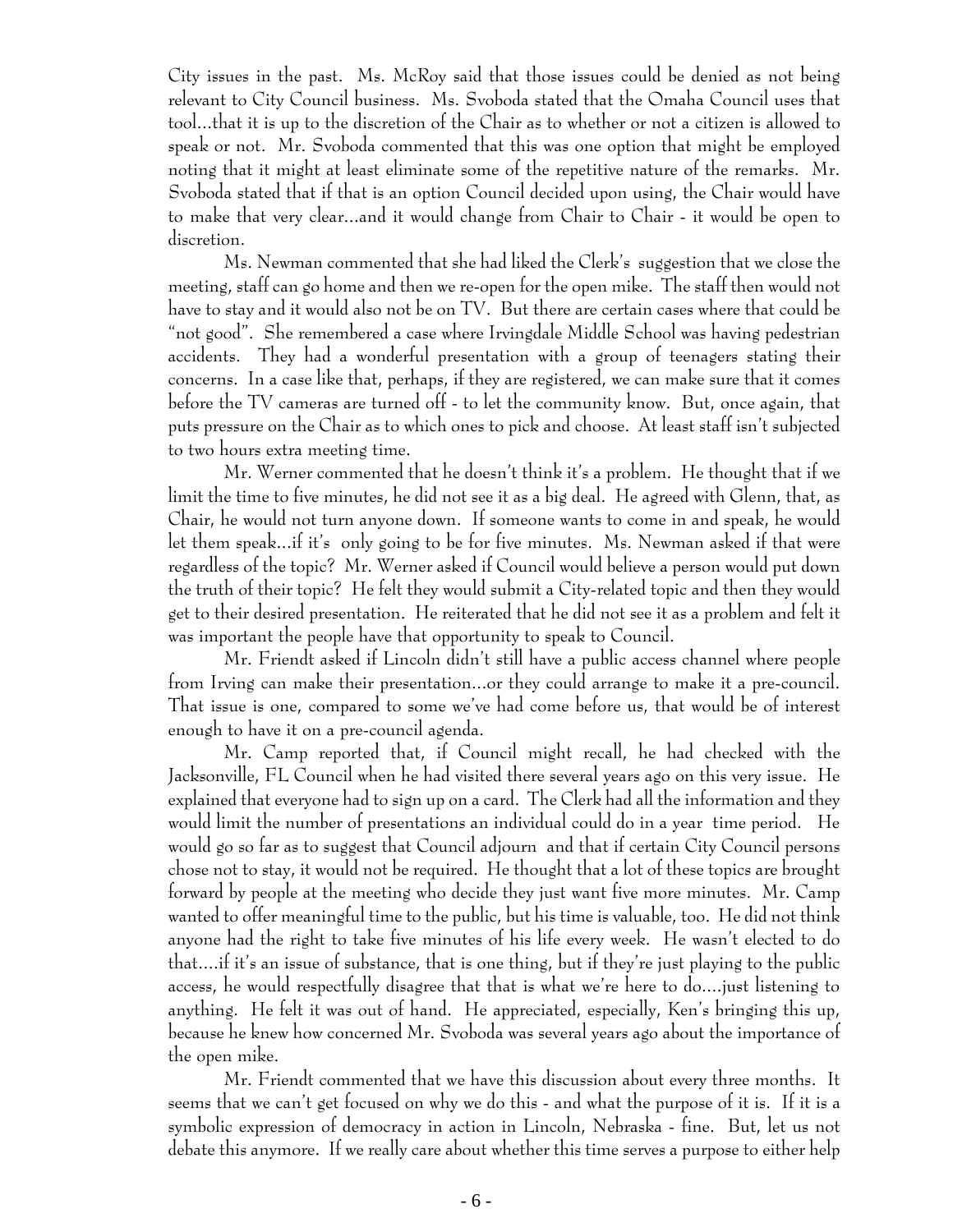the citizenry, or to help us do a better job, he couldn't imagine then that we would say that it is extremely valuable. But, let's get to what we think the purpose is and we can either buy into that or not...and that would drive what we decide to do with it. We just keep going around  $\varepsilon$  around reaching no decision. Council agreed with this view of the situation.

Mr. Friendt continued, noting that Ms. McRoy's comment prompted the question when she noted that she wanted to keep it because it is important. Mr. Friendt asked why? Mr. McRoy answered because of Mr. Friendt's first comment - democracy in action. She reasoned that perhaps she wouldn't be accessible to someone at sometime. She felt it was important....we inherited the open mike. It is democracy in action, but she did not feel that registering their topic would preclude citizens from speaking.

Mr. Camp offered another option. Rather than having the Council Chair veto someone's request to speak, what if one of the other Council members would be required to sponsor someone. That would give us peer pressure among the Council Members. If one brought forward a topic which he felt was valuable and the speaker brushed over that or the presentation came out strangely, that Council Member would have egg on his face and would be more judicious in the future as to whom he might sponsor. Ms. Newman commented that she thought that was a great idea if it was only the at-large council members [Laughter]

Mr. Werner asked for Mr. Roper's opinion. Mr. Roper stated that the State Law on Public Meetings requires that the public be allowed to address the public body at some, but not all of the meetings. What that means, no one knows. We know that you can't do away with it completely; and yet at the same time, you don't have to allow it every week. So....you have that possibility. You have the possibility of reducing the time that you allow people to speak. If you were to take it off TV, we'd have to change the franchise agreement with Channel 5 because it calls for gavel to gavel coverage; and the last time we visited this issue, the Cable TV Board felt strongly that they wanted to telecast the open mike.

Mr. Friendt asked if the Open Meeting Law, as Mr. Roper described it, requires that this ability to address the elected body be during official business? In other words, when you say "gavel to gavel", we could gavel the meeting adjourned and say that we would then be open for public input to the elected body. Would that not meet the requirements?

Mr. Roper stated that those are two different concepts. He noted that one is just the cable tv issue...if we think not putting it on tv will help facilitate our meetings, we've got to change that agreement; and the Council controls that agreement. The other -about addressing the body after the meeting adjourned...would the concept be that we'd start a new meeting, then? Mr. Friendt stated that it wouldn't be an official new meeting. It would just be time for public input. Mr. Roper stated that there would be four Council Members [raising the quorum constitutes a meeting issue]. Mr. Roper stated that they would have to look into that.

Mr. Svoboda stated that he wanted this discussion just to get everyone thinking about whether or not they wanted to make any changes and what the options might be. Then, at a later date, bring up a proposal about how you'd want to do that. If someone was willing to do that today, that's up to the body. Ms. Newman stated that she would, at this point, make a suggestion (if we want some time to think about it), that anytime anyone gets up to the open mike that they have a `purpose statement' for their presentation. Their first sentence would be what they want to accomplish by addressing the Council. She did not feel that this would be an unreasonable requirement.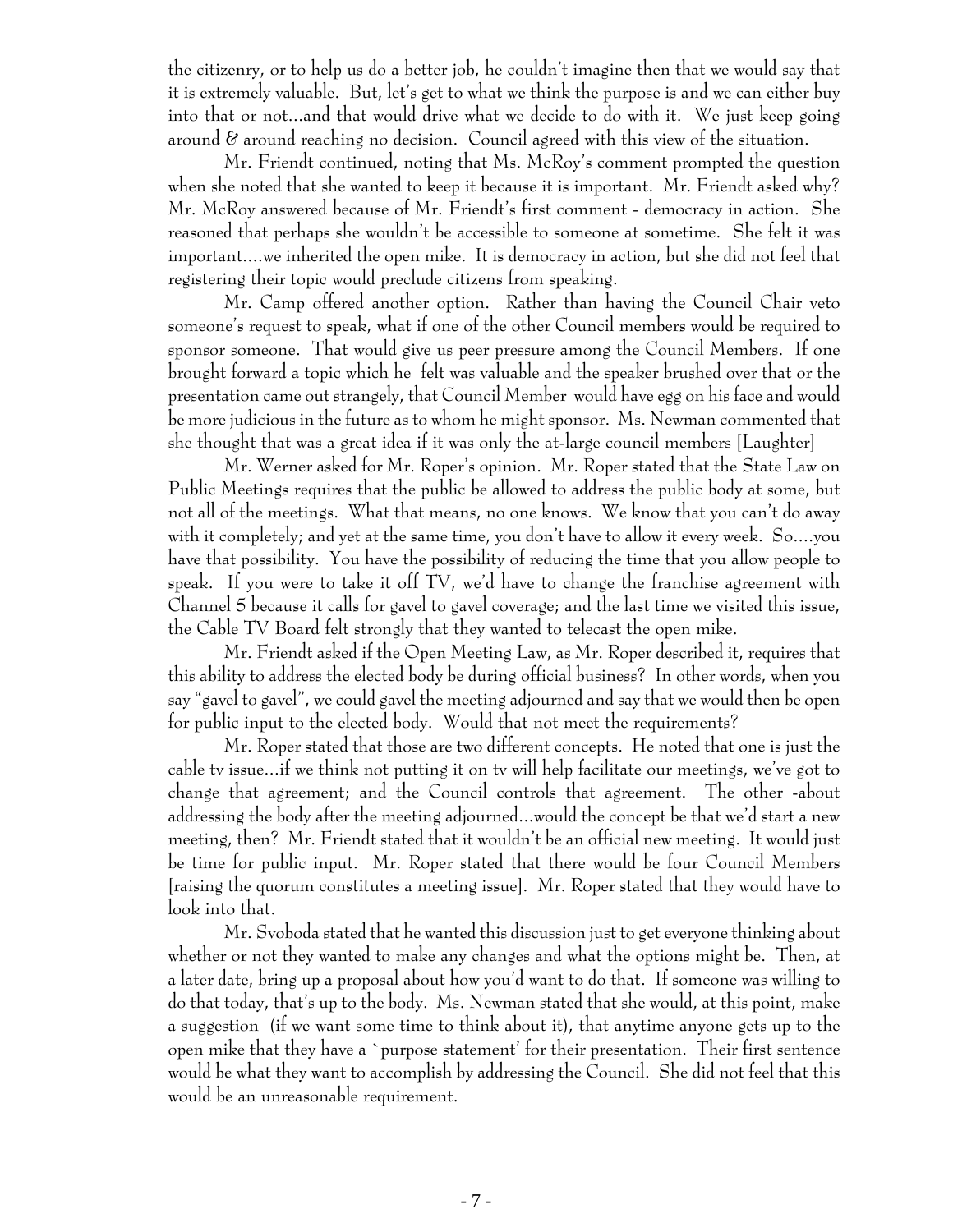Mr. Roper stated that if Council were to do that, it would probably be helpful to amend the Council rules pertaining to the open mike, saying that there has to be a "purpose" section in the presentation. Then, the rules would have to give the Chair the power to gavel someone out of order if it got too far afield. But, the problem is, the topic you're going to hear is going to sound reasonable. Then, we'd get into "wanderings". Mr. Werner noted that without any formal motions, as long as he was Chair, he was not interested in changing procedure. He noted to Mr. Svoboda - or whomever the next Chair might be- if that person wants to initiate changes and come forward with something, that's fine. He reiterated that unless we take formal action and the body votes to do that, he's not interested in making any changes at this point.

4. Discussion of the Notification process used in warning Council Members and Staff of mailed threats received by City offices. Mr. Werner addressed this issue immediately following the approval of the minutes Mr. Svoboda explained that he had requested this be placed on the agenda simply because when it came to light that there was a threat in the Mayor's Office, none of the Council Members heard about it until watching the news that evening. He thought since Council had been in the building, there would have been a process that would have at least suggested that the Council and/or our Staff, watch for personal mail at home, or in the Council Office. So, he wanted this to be placed on the agenda for our discussion. He did note that he had talked with Chief Casady a day or two afterwards and Chief Casady explained that there is a process and that there had been no viable threat, although it was a threat. So, Mr. Svoboda had requested Chief Casady to come and explain how the process works currently when there is a threat to any department and how it trickles through the remaining departments and elected bodies.

Chief Casady stated that if he had something that he thought other City officials or other City/County offices needed to know about, he would probably get hold of them either in person or by e-mail and that is what he did in this case. He explained that the following day he had made the rounds to the mail room and the major people who handle in-coming mail for the City to let them know about the mailing so they could keep an eye out for a similar mailing, because it was quite distinctive.

He went on to explain that it had been incorrectly reported on KLON-TV that the note inside the letter received in the Mayor's Office expressed unhappiness with the City Council. That was not the case, but it had expressed unhappiness with the Police Department. He noted that he could understand how, seeing the news that night or the following morning, Council members would be concerned, but that report was in error. That was why he spent the morning calling all of the Council Members to explain that.

Mr. Cook stated that, even though the City Council was not, perhaps, mentioned in the letter, would it have been wise to contact City Council Staff, even that afternoon, since presumably people are opening mail at any time of the day - even at the end of the day. Mr. Cook stated that he was just concerned for those who might have that responsibility in the Council Office - knowing what to look for before the next day. It might have been in the mail to a number of different offices the same day. Chief Casady explained that the incident had occurred just shy of four o'clock - when the letter arrived. When the situation was all sorted out, it was after hours....people were pretty much gone. The Council was here, since obviously, it was the night of your night meeting....I could have come down and talked to Staff, but explained that he just hadn't thought of it.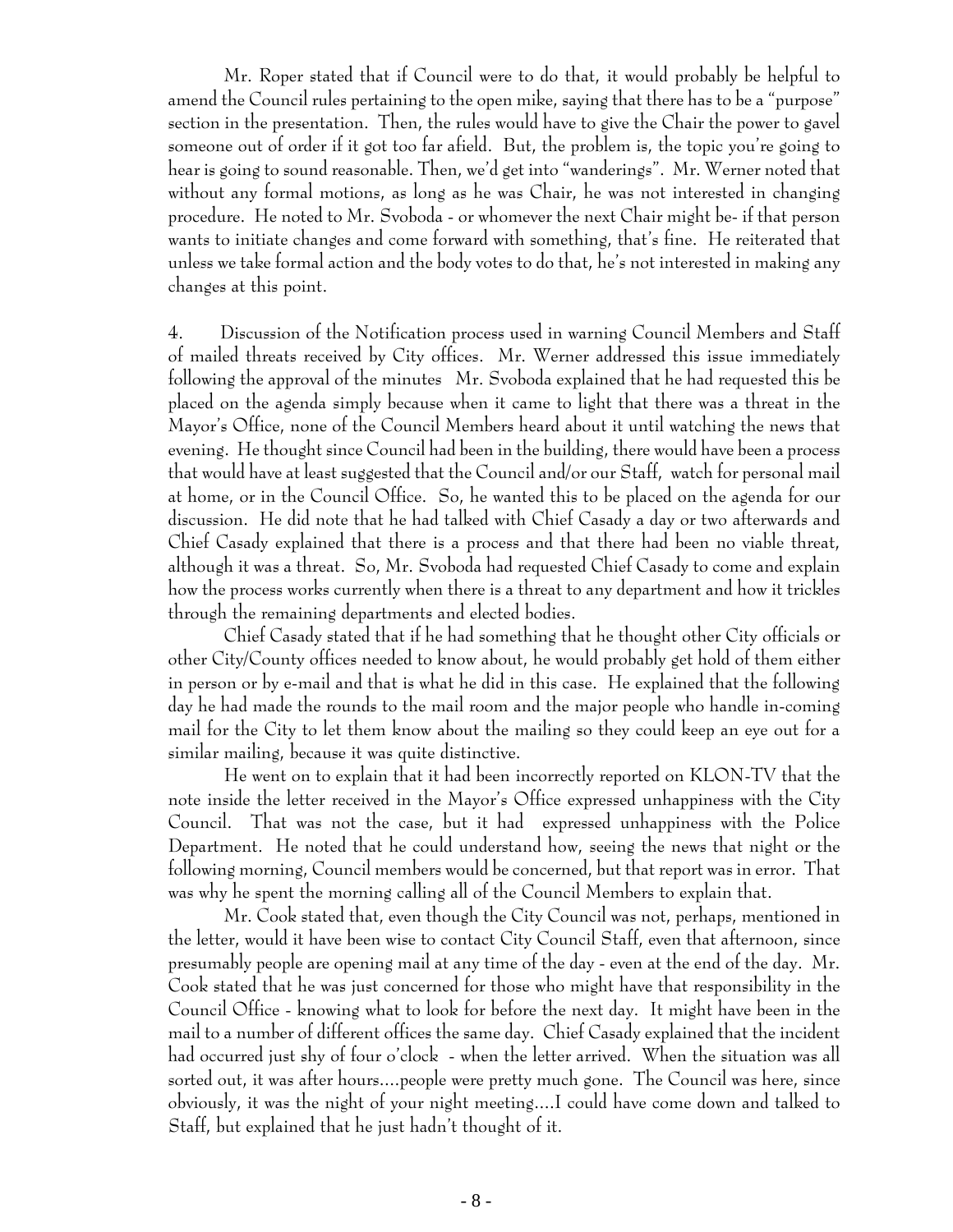Ms. McRoy stated that she had a question on procedure. Before Chief Casady had called on Tuesday afternoon, she had received an e-mail that was forwarded from the City Clerk's Office. Is there some kind of priority notification list that is followed in emergency notification? If Ms. McRoy hadn't read the Clerk's e-mail before lunch, she would not have known about the situation until Chief Casady had called around 1:30 p.m.

Joan Ross, City Clerk, stated that she had heard it on the news that morning, and 10- 11 News implicated the Council in the threat and so she had e-mailed her staff, the Council and Council staff as an FYI. Then, of course, we learned that the report was in error.

Chief Casady stated that he had gone and talked to people that handle mail, early the next morning....Tuesday morning. Later in the morning he had sent an e-mail to all of the department heads and county department heads to let them know that a second letter had been received and what they should be watching for.

Mr. Werner asked if there was any training -not just this specifically- but did the mail handlers have training throughout the City? Chief Casady stated that he did not know. He stated that there is training. Mr. Werner realized that training existed, but wondered if there was City training on this type of thing. Chief Casady answered that there was none that he knew of, although a lot of material went out to people who routinely handle the mail shortly after the anthrax cases back in 2002.

Mr. Svoboda stated that, after the Commons meeting last Tuesday morning, he had spoken to some of the Staff from the County side and he had asked Kerry to at least look into the question of whether there was any training available for staff of elected bodies. -such as the Mayor's Office and City/County elected officials- explicitly just to make sure that if there is some training out there, that they get some -at minimum- a briefing on what they should be watching for in any case. Chief Casady stated that a lot of printed material went out on that very topic to employees over the past few years -post 9/11. Mr. Svoboda informed Chief Casady that he had put Kerry in charge of it, so if he contacts you, you'll know why.

Mr. Cook noted that his primary concern is the safety of staff opening mail and in the case where the Mayor's Office gets something, because that's the office of an elected official, that the Council Office staff be informed as quickly as possible, just so they know to be a little more careful. In fact, that night they were there later. He realized this was just an over-sight on this particular case, but there may be a relationship, just because of the elected official position, that somebody expressing concern about the Police Department, sending something to Mayor's Office could just as easily send something to the Council office with the same complaint.

Mr. Camp suggested that they would need to be watching their home mail as well, noting that he received a lot of city-related mail there.

#### **VII. COUNCIL MEMBERS -**

**JON CAMP** - No Further Comments

**JONATHAN COOK** -Mr. Cook brought up the issue of "Q" Street. He noted that it just seems like it's an awful lot of trouble trying to accomplish something that maybe we shouldn't be doing. By the Council's action in vacating a piece of right-of-way, we are, essentially, giving the okay for it to be sold. That is really what we're doing. We'll never see anything again on this. No future Council will. The Mayor can, the following week, sell it off - any Mayor could. He would suspect